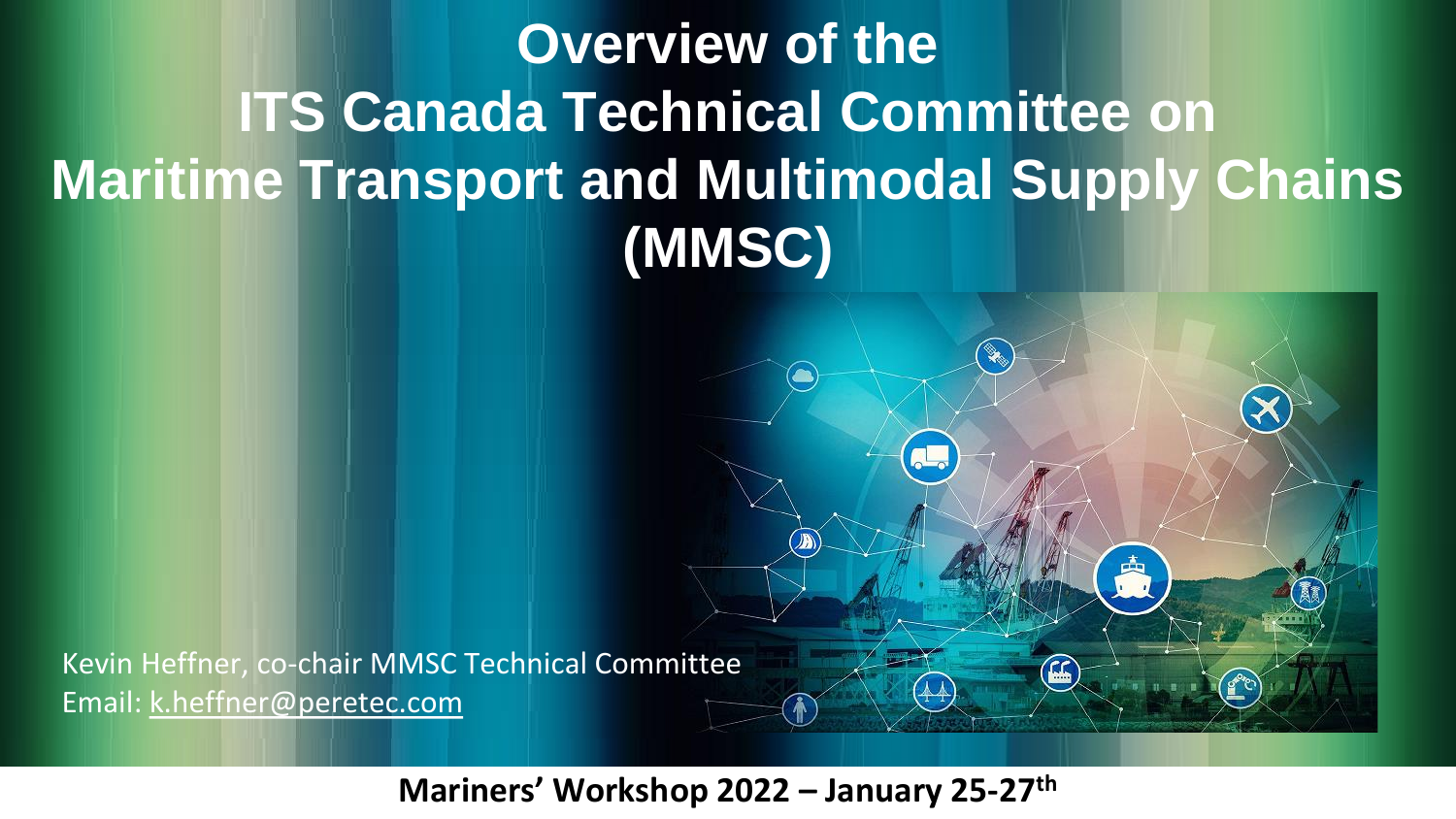# Smart Shipping Ecosystem

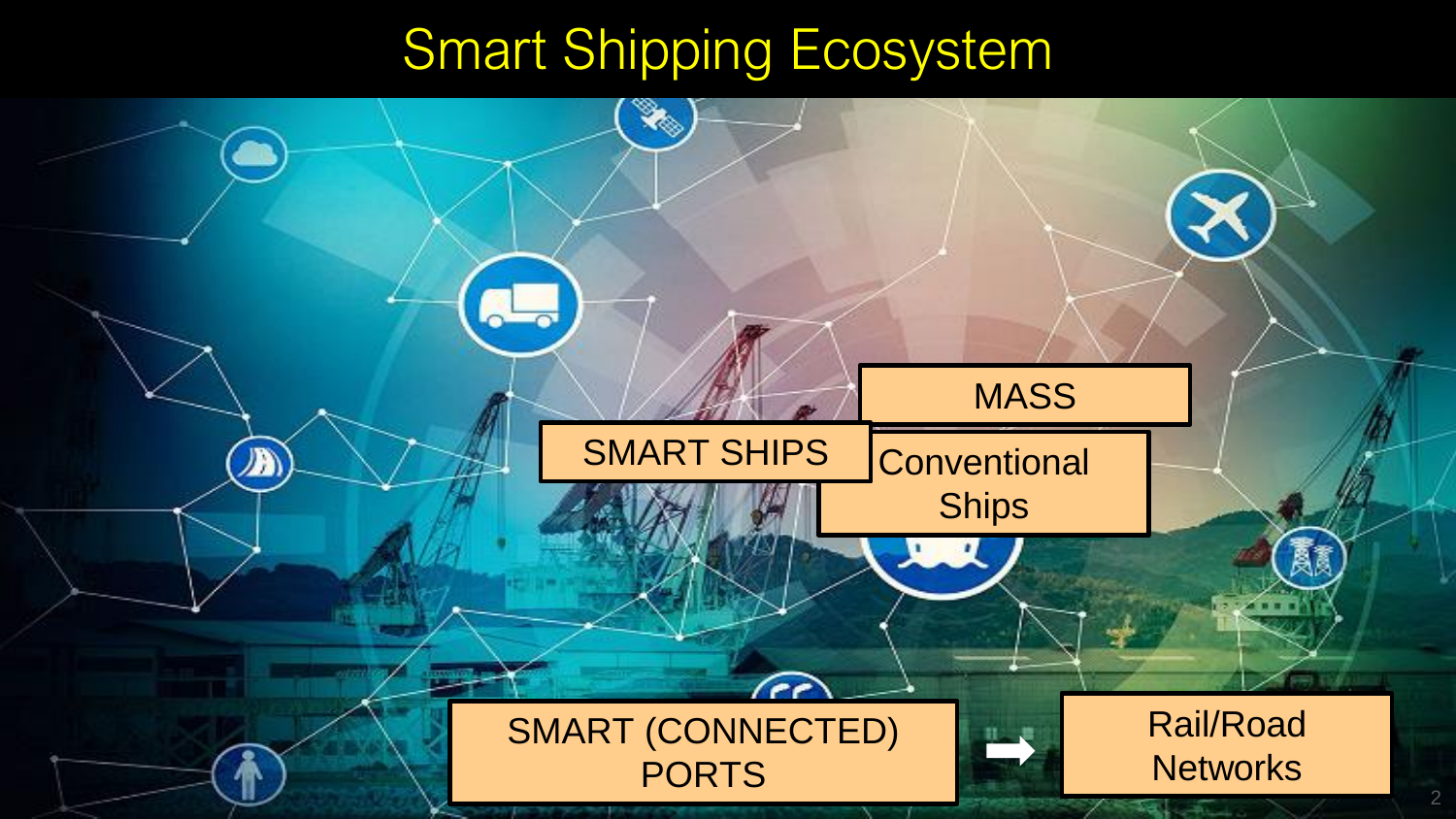# Smart Shipping Ecosystem



*AI-enabled solutions enhance system-level capabilities, but without an overarching digital-information sharing strategy and platform, the "system of systems" big picture remains incomplete.*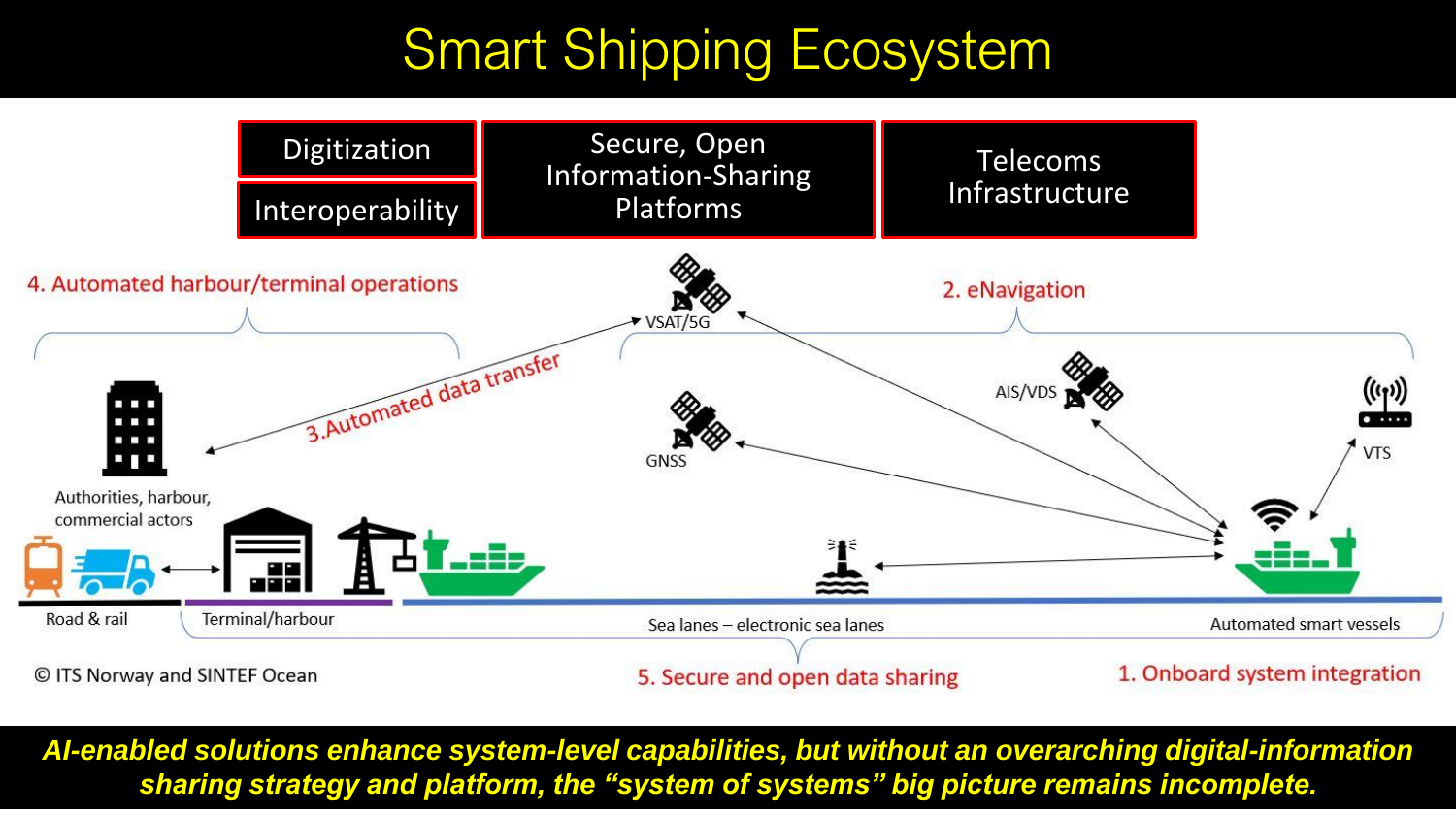#### Observations from an AI and Interoperability Subject Matter Expert

| Digitization     | Secure, Open<br>Information-Sharing<br><b>Platforms</b> | <b>Telecoms</b> |
|------------------|---------------------------------------------------------|-----------------|
| Interoperability |                                                         | Infrastructure  |

#### **INTERNAL INTELLIGENCE – Smart Systems**

The individual **internal intelligence** of Canada's Marine Sector seems **very good and improving steadily**.

#### **OVERALL INTELLIGENCE –** *Not-so-smart* **Shipping Ecosystem**

Informed decision-making depends on the availability of "actionable information". **The6+ communication aspect is an essential part of collective intelligence currently is lacking**.

#### **OVERARCHING INTEROPERABILITY AND INFORMATION-SHARING STRATEGY**

This is not a nice-to-have: it is currently one of the Canadian Maritime Transport and Logistics Sectors' **biggest obstacles to achieving safer, greener, more efficient and resilient supply chains**.

*We are building a multimodal supply chain racecar, yet we forgot about the chassis !*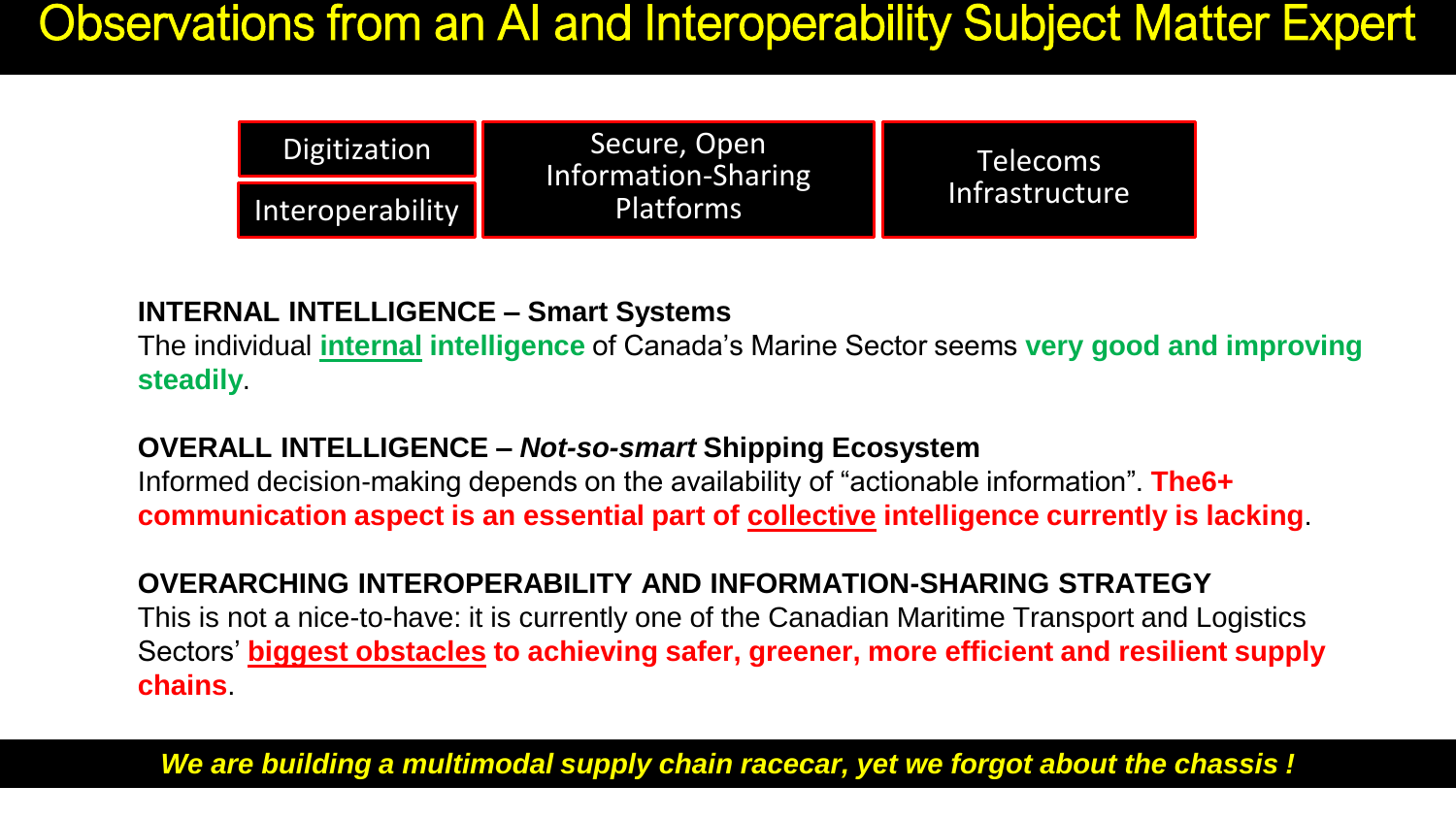

#### Maritime & Multimodal Supply Chain Technical Committee

ITS Canada, with support from Transport Canada and the National Research Council of Canada has stood up a Technical Committee to **collect stakeholder inputs and inform a federal digital information sharing policy that address interoperability challenges** in the areas of maritime and multimodal transport.

> MMSC Technical Committee Co-chairs Kevin Heffner - [k.heffner@peretec.com](mailto:k.heffner@peretec.com) Dave Michelson – [davem@ece.ubc.ca](mailto:davem@ece.ubc.ca)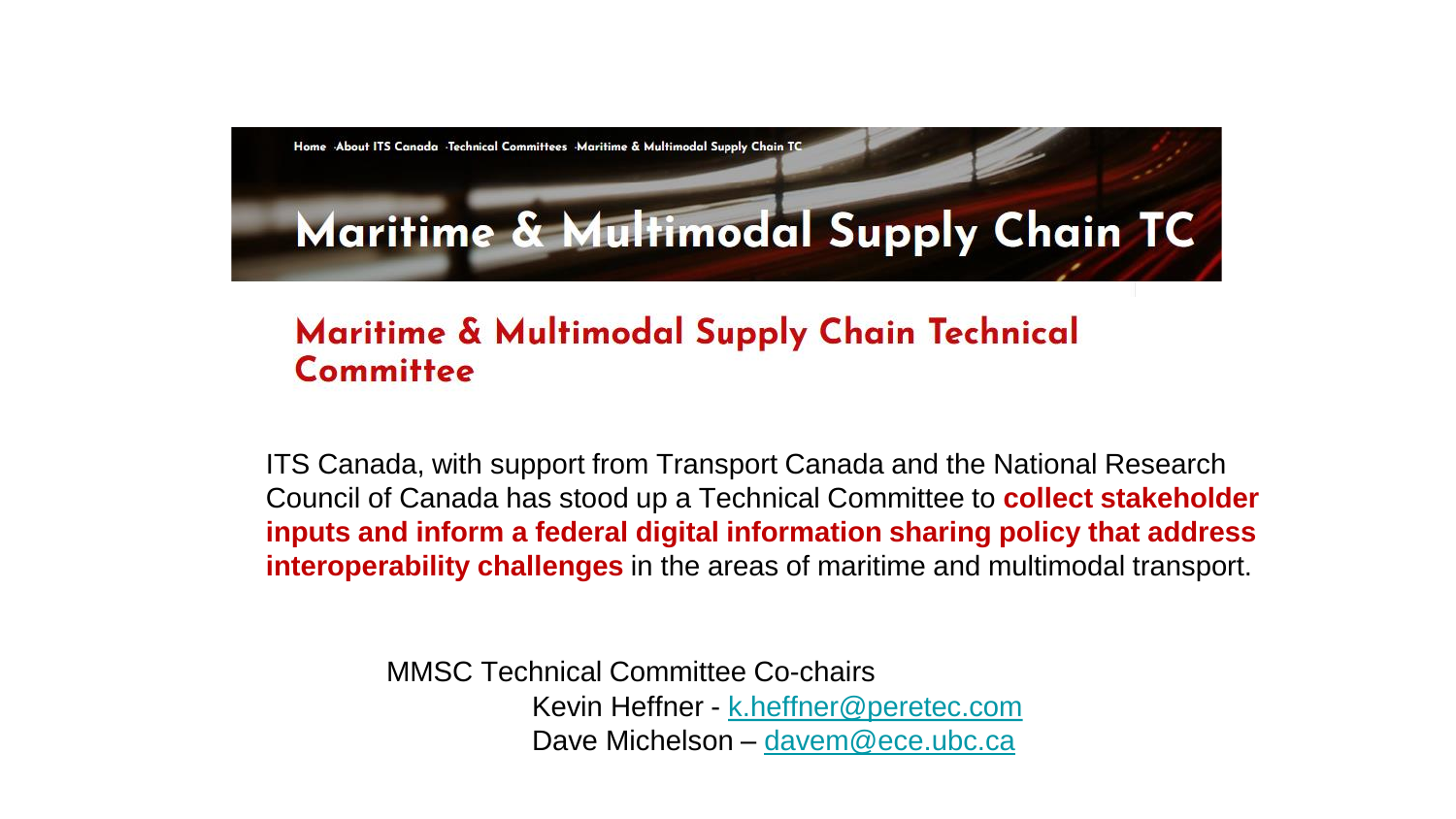# MMSC Technical Committee

#### **GOAL ACTIVITIES**

| Bring together a diverse set of Maritime and<br>Multimodal Supply Chain stakeholders to<br>facilitate the evolution and synchronized<br>transition to the next stage of digital<br>information sharing using a wireless digital<br>infrastructure and shared data services.                                                           | • Collect information-sharing and interoperability<br>requirements<br>• Explore existing interoperability solutions<br>• Formulate recommendations for Canadian Policy<br>changes<br>• Contribute to standards development<br>• Help organize Pilot Projects among stakeholders |
|---------------------------------------------------------------------------------------------------------------------------------------------------------------------------------------------------------------------------------------------------------------------------------------------------------------------------------------|---------------------------------------------------------------------------------------------------------------------------------------------------------------------------------------------------------------------------------------------------------------------------------|
| <b>MEMBERS</b><br>• Transport Canada<br>• Association of Canadian Port Authorities<br>• Shipping Federation of Canada<br>• Saint Lawrence Seaway Management Corp.<br>• National Research Council<br>• Pilotage Authorities<br>• Ministry of Transports Quebec<br>• CargoM (Logistics Hub)<br>• ITS Canada<br>• WSP Canada<br>• Others | <b>STATUS</b><br>• Kicked off in June 2021<br>• Have held 6 monthly meetings<br>• Have formed two working groups:<br>• MMSC Interoperability Strategy<br>• Advanced Pilotage Services<br><b>. Current Focus on Maritime Single Window</b>                                       |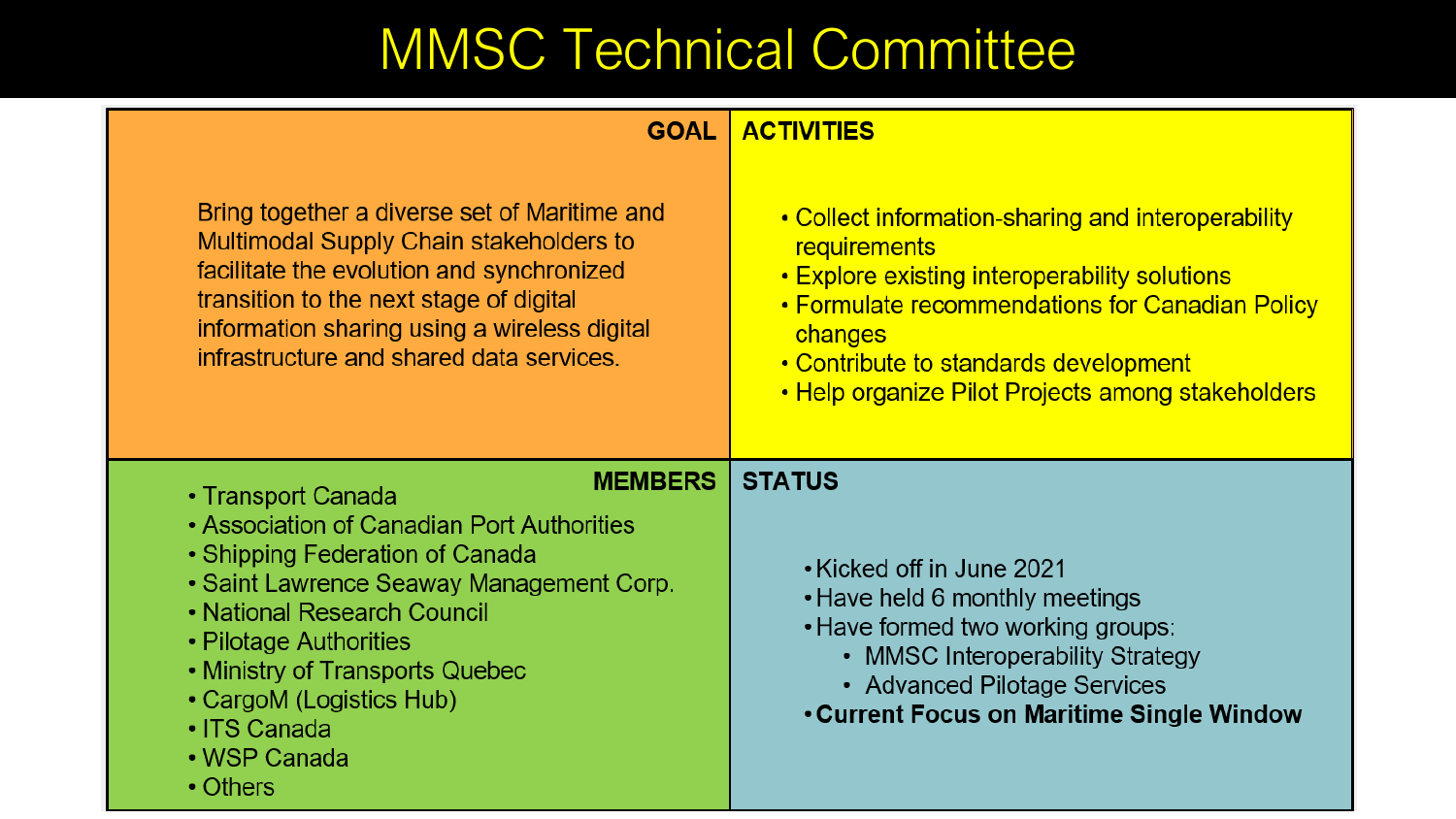### Maritime Single Window Historical Timeline

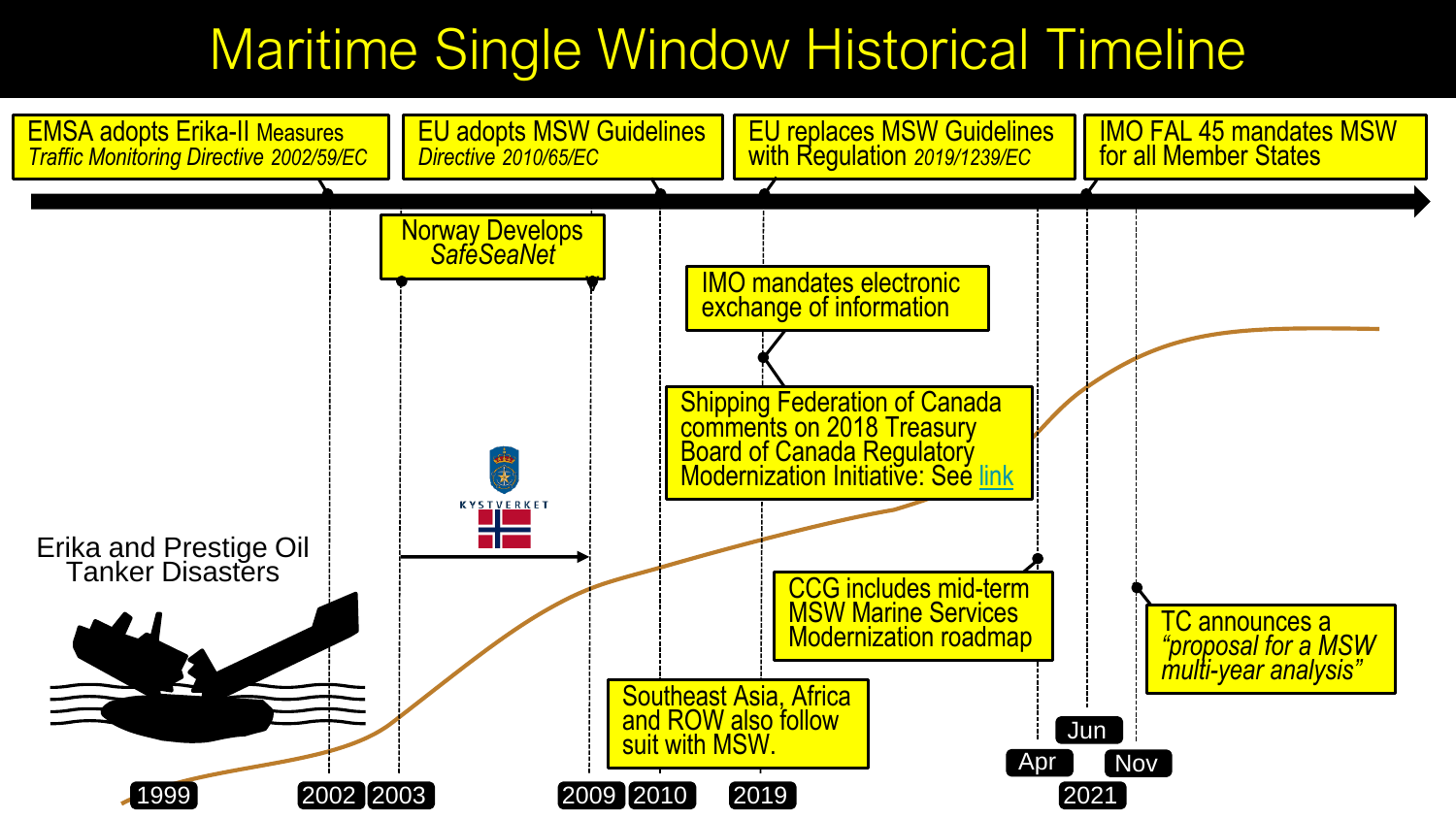## National, Maritime, Port, Custom/Trade Single Windows

*"Maritime Single Window" […] all the information required by public authorities in connection with the arrival, stay and departure of ships, persons and cargo would be submitted through a single portal without duplication.* 

NSW – National Single Window MSW – Maritime Single Window VTS – Vessel Traffic Service PSW – Port Services Window TSW – Trade Single Window PCS – Port Community System





[IMO MSW/NSW Guidelines -](https://wwwcdn.imo.org/localresources/en/OurWork/Facilitation/Facilitation/FAL.5-CIRC.42-REV.1.pdf) IMO FAL.5/Circ.42/Rev.1 - 1 July 2021

[See: Shipping Federation of Canada comments on regulatory modernization \(maritime single window\), submitted to the Treasury](http://www.shipfed.ca/data/2019-09-05-SFC-Comments_1.pdf)  Board of Canada (September 2019)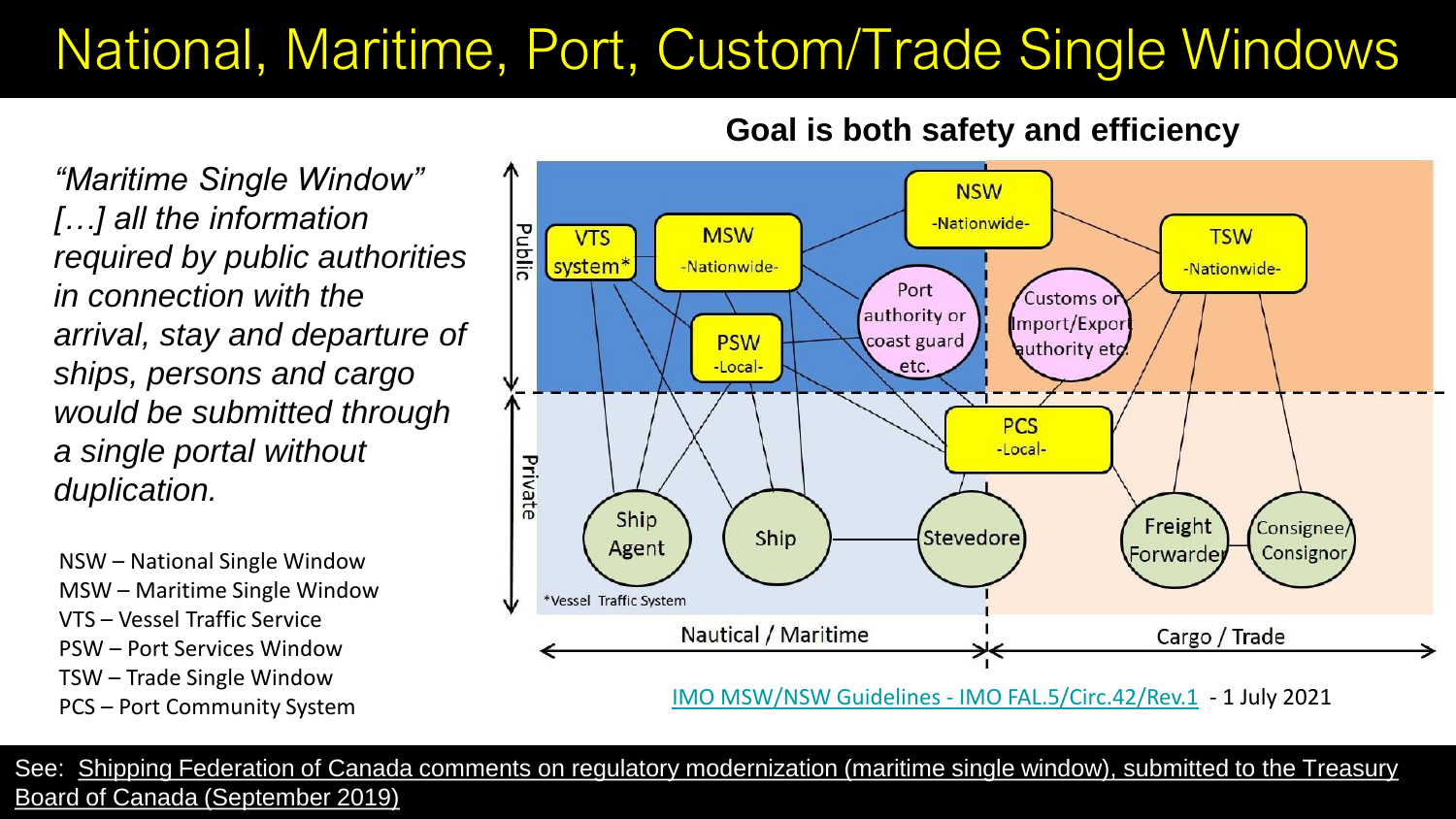#### Maritime Single Window Conclusions

The maritime transport industry is competitive, and the EU and Asia currently are more advanced than North America, in some respects.

EU and many nations in Asia and ROW have instituted NSW, MSW and TSW policies and already deployed Single Window platforms. This seems to have reinforced their competitive advantage, in some cases cutting costs by more than 25%.

Although Canada has instituted a Trade Single Window, there currently is no overarching National Single or Maritime Single Window policy.

The need for a federal policy on Maritime Single Windows could be considered a major obstacle to implementing smart shipping concepts and establishing resilient, efficient multimodal supply chains in Canada.

Transport Canada's new policy initiative in this area is therefore quite encouraging. But the longer Canada waits to define and implement a National/Maritime Single Window strategy, the more difficult it becomes to catch up to the ROW who continues to improve their digital information sharing capabilities.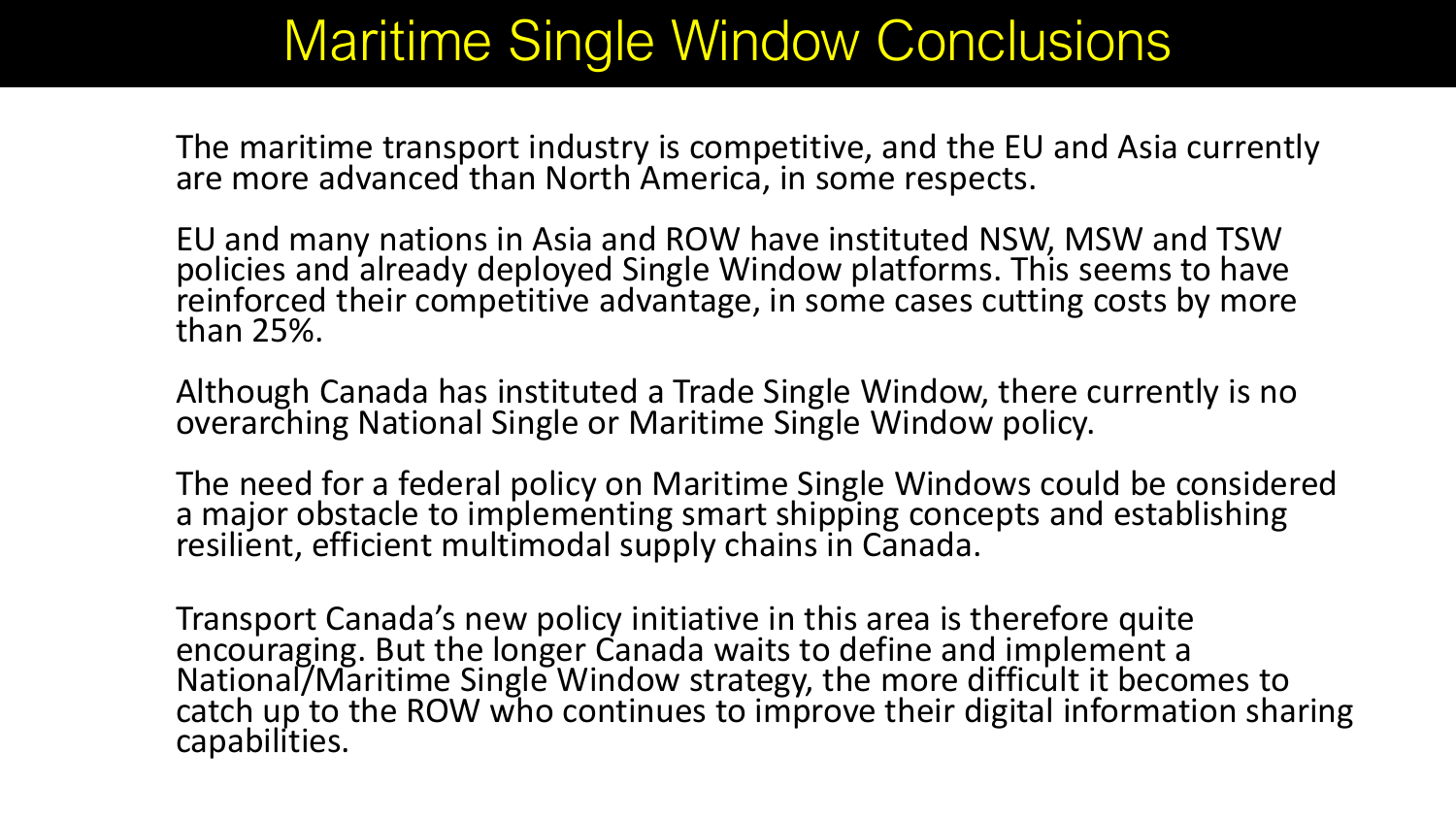### MMSC Technical Committee Summary

ITS Canada has kicked of the MMSC Technical Committee to facilitate the transition to safe, resilient, and efficient multimodal supply chains in June 2021.

Membership includes good representation from Public and Private Maritime Transport and other Transport Modes. Still missing: CCG, Terminal Operators.

Despite Canadian specificities (bilateral agreements, vastness of territory, harsh weather conditions, etc.), initial MMSC Technical Committee work has highlighted the need for a top-down approach digital information sharing and interoperability approach, consistent with the IMO FAL Maritime Single Window Recommendations and Regulation.

Next step – To support Transport Canada MSW initiative

- MSW approach has proven effective in Europe, Asia and elsewhere It works !
- MSW has recently become regulation Canada no longer has a choice it would seem.
- Key stakeholders in Canada have already shown support for MSW (e.g., CCG, ACPA, Shipping Federation of Canada)
- Cost of implementing national MSW is small compared to cost of supply chain disruptions!
- A National MSW will increase the resiliency of national supply chains and support marine commerce resumption in the case of cyber attacks and other disruptions.